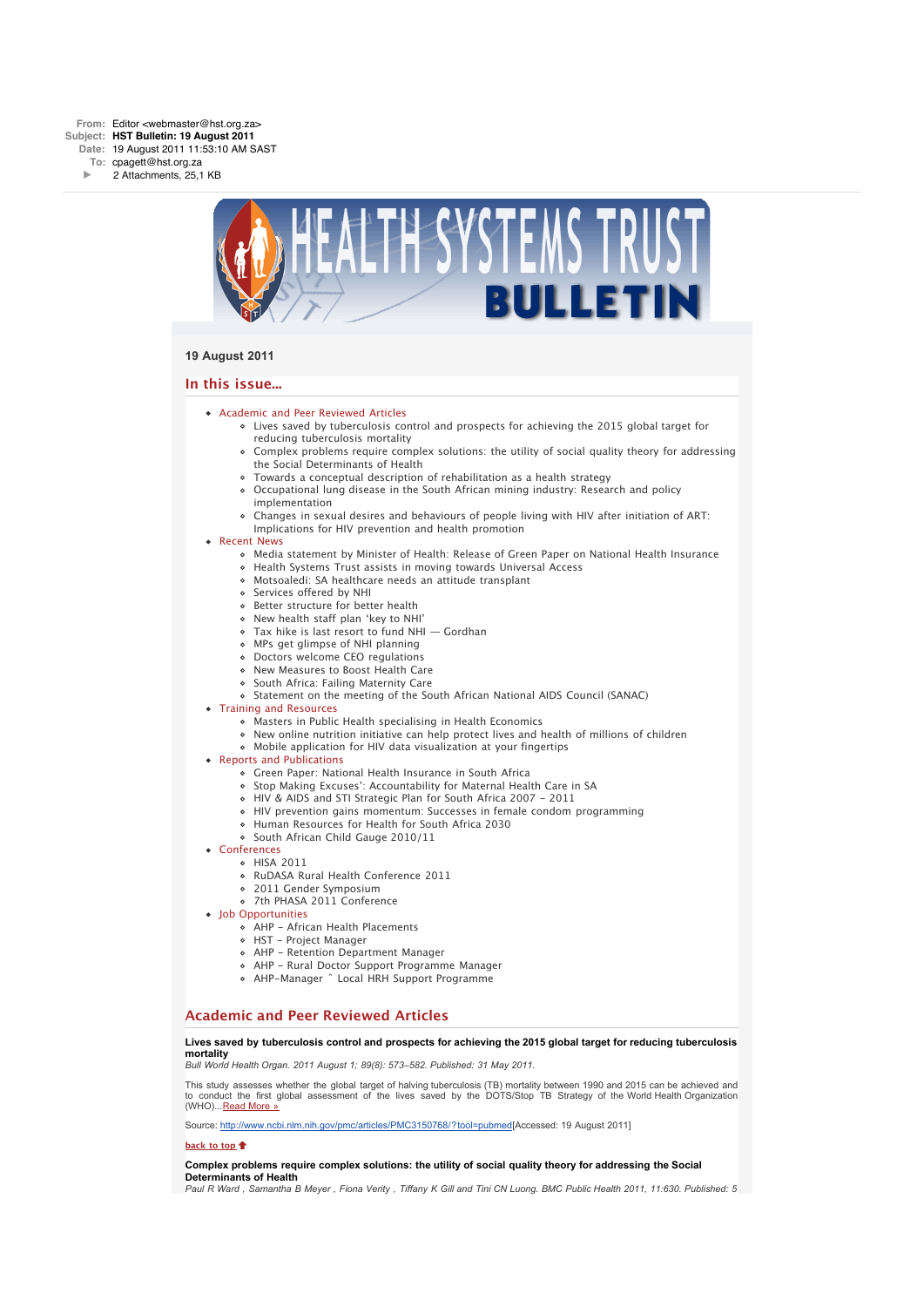*August 2011.*

In order to improve the health of the most vulnerable groups in society, the WHO Commission on Social Determinants of Health (CSDH) called for multi-sectoral action, which requires research and policy on the multiple and inter-linking factors shaping health<br>outcomes. Most conceptual tools available to researchers tend to focus on singular and sp (SDH) (e.g. social capital, empowerment, social inclusion). However, a new and innovative conceptual framework, known as social quality theory, facilitates a more complex and complete understanding of the SDH...[Read More »](http://bulletin.hst.org.za//lt.php?id=K09XDVJcVQQESlBRAkUHC1NR)

Source: [http://www.biomedcentral.com/1471-2458/11/630\[](http://bulletin.hst.org.za//lt.php?id=K09XDVJcVQQESlBRAkUHC1NR)Accessed: 19 August 2011]

**[back to top](x-msg://6/#top)**

**Towards a conceptual description of rehabilitation as a health strategy** *Thorsten Meyer, Christoph Gutenbrunner, Jerome Bickenbach, Alarcos Cieza, John Melvin, Gerold Stucki. J Rehabil Med 2011. Published: August 2011.*

A proposal for a conceptual description of rehabilitation was made in 2007 based on the International Classification of Functioning.<br>Disability and Health. This conceptual description should foster the development of a com its professions. The present paper aims to report on the development and current state of the discussions about this conceptual<br>description and to provide the current version, which has been adopted by different European p organizations...[Read More »](http://bulletin.hst.org.za//lt.php?id=K09XDVJcVQQDSlBRAkUHC1NR)

se/article/preview\_view/10.2340/16501977-0865 Source: http://jrm.medicaljou<br>[Accessed: 19 August 2011]

**[back to top](x-msg://6/#top)**

# **Occupational lung disease in the South African mining industry: Research and policy implementation**

*Jill Murray, Tony Davies and David Rees. Journal of Public Health Policy (2011) 32, S65–S79. Published: August 2011.*

South African miners face an epidemic of occupational lung diseases. Despite a plethora of research on the mining industry, and<br>the gold mining industry in particular, research impact (including disease surveillance) on po More »

[Source: http://www.palgrave-journals.com/jphp/journal/v32/n1s/full/jphp201125a.htm](http://bulletin.hst.org.za//lt.php?id=K09XDVJcVQQCSlBRAkUHC1NR)<br><u>l</u>[Accessed: 15 August 2011]

#### **[back to top](x-msg://6/#top)**

# **Changes in sexual desires and behaviours of people living with HIV after initiation of ART: Implications for HIV prevention and health promotion**

*Hontelez JAC, de Vlas SJ, Tanser F, Bakker R, Bärnighausen T, et al. 2011 Changes in sexual desires and behaviours of people living with HIV after initiation of ART: Implications for HIV prevention and health promotion. PLoS ONE 6(7). Published: July 2011.*

Since November 2009, WHO recommends that adults infected with HIV should initiate antiretroviral therapy (ART) at CD4+ cell counts of ≤350 cells/µl rather than ≤200 cells/µl. South Africa decided to adopt this strategy for pregnant and TB co-infected<br>patients only. We estimated the impact of fully adopting the new WHO guidelines on HIV epidemi costs...[.Read More »](http://bulletin.hst.org.za//lt.php?id=K09XDVJcVQQBSlBRAkUHC1NR)

Source: [http://www.biomedcentral.com/1471-2458/11/633\[](http://bulletin.hst.org.za//lt.php?id=K09XDVJcVQQBSlBRAkUHC1NR)Accessed: 15 August 2011]

#### **[back to top](x-msg://6/#top)**

#### **Recent News**

# **Media statement by Minister of Health: Release of Green Paper on National Health Insurance**

*National Department of Health. Published: 11 August 2011.*

Many of us use the word "historic" too easily and often without good reason. But these first steps towards establishing national<br>health insurance (NHI) are truly historic: we are building a health system that will offer de a right that large numbers of South Africans, over many generations, have never known... [Read More »](http://bulletin.hst.org.za//lt.php?id=K09XDVJcVQQASlBRAkUHC1NR)

Source: [http://www.info.gov.za/speech/DynamicAction?pageid=461&sid=20630&tid=39149](http://bulletin.hst.org.za//lt.php?id=K09XDVJcVQQPSlBRAkUHC1NR)<br>[Accessed: 15 August 2011]

# **[back to top](x-msg://6/#top)**

#### **Health Systems Trust assists in moving towards Universal Access** *HST. Published: 11 August 2011.*

Health Systems Trust (HST) welcomes the announcement of a Green Paper on National Health Insurance (NHI) by the Minister of<br>Health. The announcement is exactly the kind of leadership the country has been waiting for; thus what a system offering universal coverage for South Africans would entail...[Read More »](http://bulletin.hst.org.za//lt.php?id=K09XDVJcVQQOSlBRAkUHC1NR)

Source: [http://www.hst.org.za/news/health-systems-trust-assists-moving-towards-universal-access](http://bulletin.hst.org.za//lt.php?id=K09XDVJcVQQOSlBRAkUHC1NR)<br>[Accessed: 19 August 2011]

# **[back to top](x-msg://6/#top)**

#### **Motsoaledi: SA healthcare needs an attitude transplant**

*Mail and Guardian. Published: 18 August 2011.*

The attitudes of South Africa's doctors and nurses must change drastically if the public health system is to improve, says Health<br>Minister Aaron Motsoaledi. In a wide-ranging interview with the Mail & Guardian at his offic admitted the approach of medical professionals within public healthcare to their work was a major stumbling block to transforming<br>the sector...[Read More »](http://bulletin.hst.org.za//lt.php?id=K09XDVJcVQ4GSlBRAkUHC1NR)

Source: <u>[http://mg.co.za/article/2011-08-18-sa-healthcare-needs-an-attitude-transplant-says-motsoaledi/](http://bulletin.hst.org.za//lt.php?id=K09XDVJcVQ4FSlBRAkUHC1NR)</u><br>[Accessed: 19 August 2011]

# **[back to top](x-msg://6/#top)**

**Services offered by NHI**

*Health-e News. Published: 12 August 2011.*

Every working person will contribute to the National Health Insurance (NHI) fund and everyone in the country will be entitled to "a comprehensive package of care" starting from primary health care (PHC) and going right up to specialised hospitals, according to the Green Paper on NHI... [Read More »](http://bulletin.hst.org.za//lt.php?id=K09XDVJcVQUHSlBRAkUHC1NR)

Source: [http://www.health-e.org.za/news/article.php?uid=20033229](http://bulletin.hst.org.za//lt.php?id=K09XDVJcVQUHSlBRAkUHC1NR) [Accessed: 15 August 2011]

**[back to top](x-msg://6/#top)**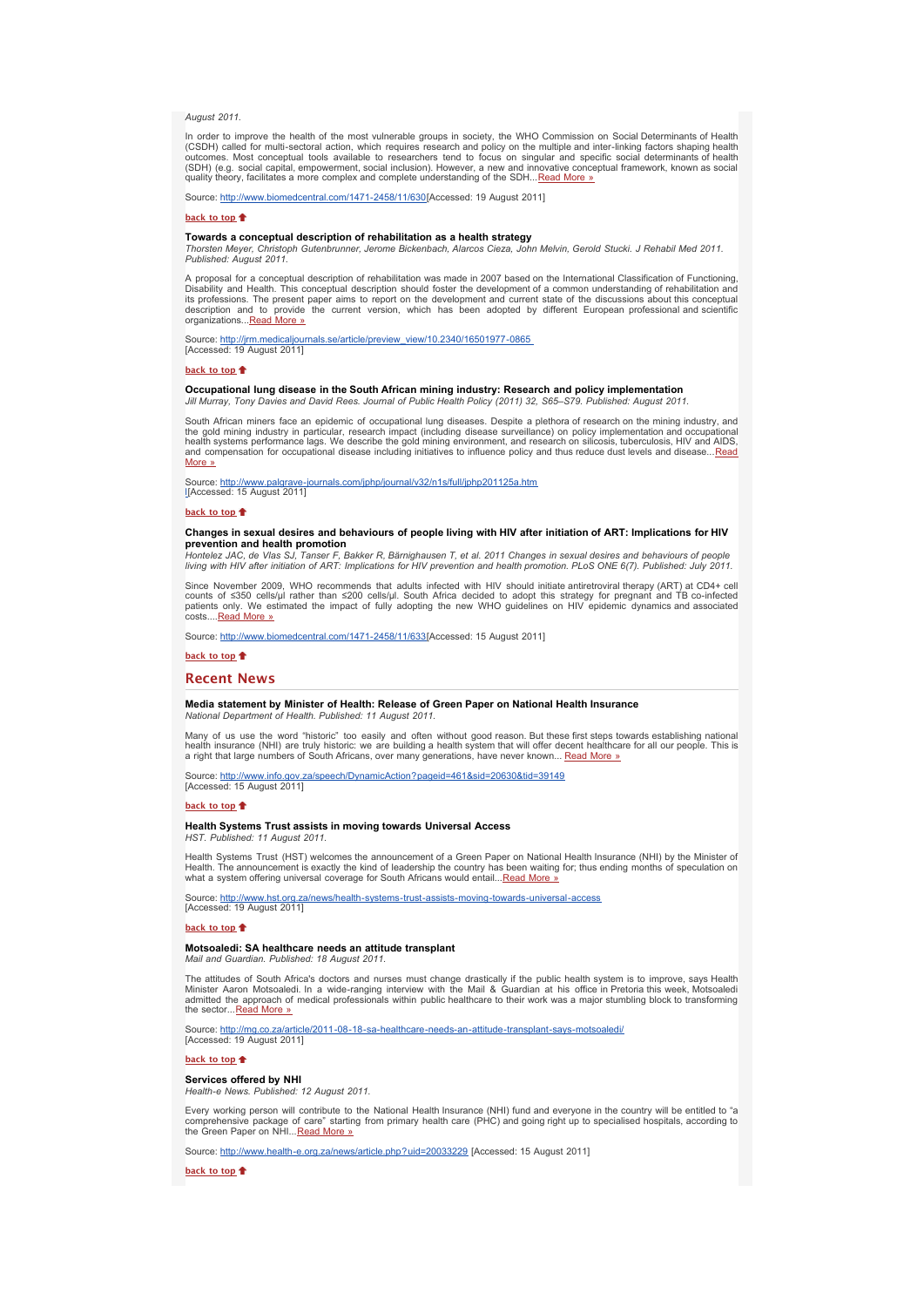# **Better structure for better health**

*The Star. Published: 16 August 2011.*

The health care industry and, indeed, all South Africans, still need more details after the government released its green paper on<br>the NHI. The Star asks two public health experts, Laetitia Rispel and Sharon Fonn, to size

Source: [http://www.hst.org.za/news/better-structure-better-health](http://bulletin.hst.org.za//lt.php?id=K09XDVJcVQ4CSlBRAkUHC1NR) [Accessed: 19 August 2011]

#### **[back to top](x-msg://6/#top)**

# **New health staff plan 'key to NHI'**

*Business Day. Published: 15 August 2011.*

The Department of Health is planning to release its long-awaited draft human resources strategy today, according to health<br>director-general Precious Matsoso. The strategy is one of the cornerstones of the National Health I

Source: [http://www.businessday.co.za/articles/Content.aspx?id=150637](http://bulletin.hst.org.za//lt.php?id=K09XDVJcVQUFSlBRAkUHC1NR) [Accessed: 15 August 2011]

#### **[back to top](x-msg://6/#top)**

#### **Tax hike is last resort to fund NHI — Gordhan** *Business Day. Published: 12 August 2011.*

Despite Finance Minister Pravin Gordhan's assurances yesterday that National Health Insurance (NHI) would not create an<br>increased tax burden for citizens, health economists said it had to be funded through a tax hike in th

Source: [http://www.businessday.co.za/articles/Content.aspx?id=150543](http://bulletin.hst.org.za//lt.php?id=K09XDVJcVQUDSlBRAkUHC1NR) [Accessed: 15 August 2011]

**[back to top](x-msg://6/#top)**

# **MPs get glimpse of NHI planning**

*TImes Live. Published: 18 August 2011.*

Precious Matsoso, the Department of Health's director-general, presented this information yesterday to parliament's health portfolio committee. The country's 52 health districts were ranked from best to worst in planning the proposed national health insurance scheme...<u>[Read More »](http://bulletin.hst.org.za//lt.php?id=K09XDVJcVQUCSlBRAkUHC1NR)</u>

Source: [http://www.timeslive.co.za/politics/2011/08/18/mps-get-glimpse-of-nhi-planning](http://bulletin.hst.org.za//lt.php?id=K09XDVJcVQUBSlBRAkUHC1NR) [Accessed: 18 August 2011]

#### **[back to top](x-msg://6/#top)**

#### **Doctors welcome CEO regulations**

*Business Day. Published: 10 August 2011.*

The South African Medical Association (Sama) has welcomed Health Minister Aaron Motsoaledi's announcement last week that<br>new regulations are on the cards for hospital managers, saying better qualified CEOs will improve pat

Source[:http://www.businessday.co.za/articles/Content.aspx?id=150255](http://bulletin.hst.org.za//lt.php?id=K09XDVJcVQIHSlBRAkUHC1NR) [Accessed: 19 August 2011]

# **[back to top](x-msg://6/#top)**  $\triangle$

#### **New measures to boost health care**

*Buanews. Published: 5 August 2011.*

Health Minister Aaron Motsoaledi has announced several new measures aimed at the improving health services in the country. Addressing the media on the sidelines of a National Health Council (NHC) meeting on Thursday, the minister announced an 18%<br>aggregate reduction in the cost of anti-TB medication and antibiotics, which translated to a savin government's continued efforts to reduce the cost of healthcare...<u>Read More »</u>

Source: [http://www.buanews.gov.za/news/11/11080510051001](http://bulletin.hst.org.za//lt.php?id=K09XDVJcVQIFSlBRAkUHC1NR) [Accessed: 19 August 2011]

#### **[back to top](x-msg://6/#top)**

#### **South Africa: Failing Maternity Care** *Human Rights Watch. Published: 8 August 2011.*

A lack of oversight and accountability for recurrent problems in the health system and abuses committed by health personnel<br>contributes to South Africa's substandard maternity care and undermines one of its top health goal death rate, Human Rights Watch said in a report released today. South Africa's maternal mortality ratio has more than quadrupled over the past decade....Read More

Source: [http://www.hrw.org/node/100927](http://bulletin.hst.org.za//lt.php?id=K09XDVJcVQIDSlBRAkUHC1NR) [Accessed: 19 August 2011]

#### **[back to top](x-msg://6/#top)**

# **Statement on the meeting of the South African National AIDS Council (SANAC)**

*South African Government Information. Published: 12 August 2011.*

The South African National AIDS Council (SANAC) on Friday, 12 August 2011, met in a plenary session in Bloemfontein, Free<br>State Province. The meeting was chaired by Deputy President Kgalema Motlanthe and attended by minist

info.gov.za/speech/DynamicAction?pageid=461&sid= Source: Source: http://www.in<br>[Accessed: 15 August 2011]

# **[back to top](x-msg://6/#top)**

# **Training and Resources**

# **Masters in Public Health specialising in Health Economics**<br>University of Cape Town, Health Economics Unit,

*University of Cape Town, Health Economics Unit. Application closing date: 30 September 2011.*

The Health Economics Unit in the School of Public Health & Family Medicine at UCT runs a postgraduate programme that is designed for graduates from health sciences and social sciences: Masters in Public Health (specialising in Health Economics)<br>programme. The curriculum has a developing country focus, and while theoretical components are in [Click Here](http://bulletin.hst.org.za//lt.php?id=K09XDVJcVQIPSlBRAkUHC1NR) for further information.

#### **[back to top](x-msg://6/#top)**

# **New online nutrition initiative can help protect lives and health of millions of children** *A web based tool to help combat malnutrition. The World Health Organization.*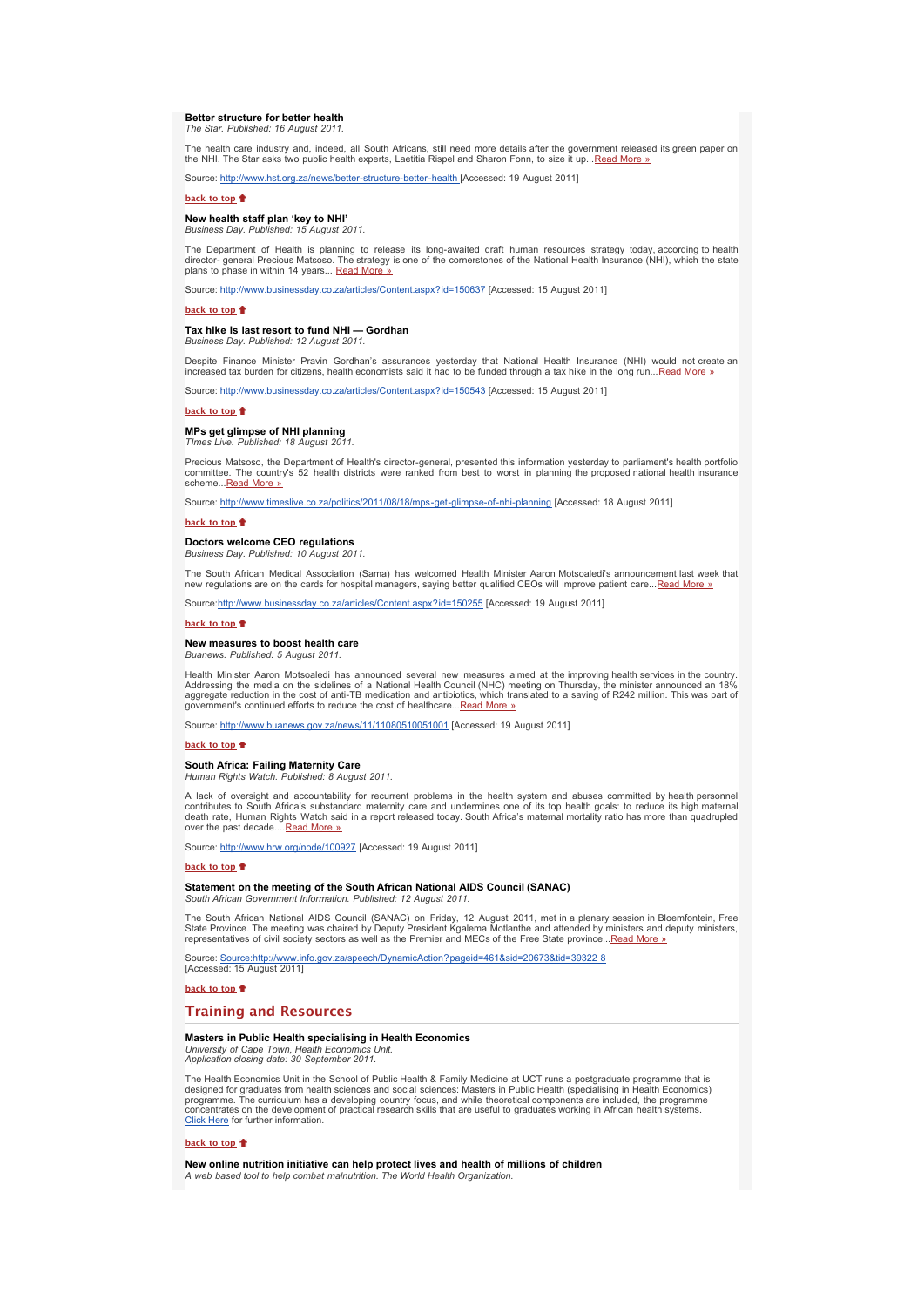The WHO launched the electronic Library of Evidence for Nutrition Actions -- or eLENA – in Colombo, Sri Lanka. As part of a<br>global effort to improve maternal, young child and infant health, e-LENA brings together the lates effective nutrition actions and guide programme and policy design.

For more information: [http://www.who.int/entity/elena/en/index.html](http://bulletin.hst.org.za//lt.php?id=K09XDVJcVQIOSlBRAkUHC1NR)

# **[back to top](x-msg://6/#top)**  $\triangleq$

# **Mobile application for HIV data visualization at your fingertips**

*UNAIDS. Published: 5 August 2011.*

More than 600 people around the world have downloaded the UNAIDS AIDSinfo application for the Apple iPad since its launch in<br>June, 2011. The 'app' provides immediate access to key county by country HIV data and can help po needed.

Please visit:

[http://www.unaids.org/en/resources/presscentre/featurestories/2011/august/20110805aidsinfoapp/](http://bulletin.hst.org.za//lt.php?id=K09XDVJcVQMHSlBRAkUHC1NR)

**[back to top](x-msg://6/#top)**

# **Reports and Publications**

#### **Green Paper: National Health Insurance in South Africa**

*Department of Health (South Africa). Published: 2011*

South Africa is in the process of introducing an innovative system of healthcare financing with far reaching consequences on the<br>health of South Africans. The National Health Insurance commonly referred to as NHI will ensu appropriate, efficient and quality health... [Click Here for Full Report »](http://bulletin.hst.org.za//lt.php?id=K09XDVJcVQMGSlBRAkUHC1NR)

Source: [http://www.info.gov.za/speeches/docs/NHI.pdf](http://bulletin.hst.org.za//lt.php?id=K09XDVJcVQMFSlBRAkUHC1NR) [Accessed: 19 August 2011]

#### **[back to top](x-msg://6/#top)**

# **Stop Making Excuses': Accountability for Maternal Health Care in SA**

*Human Rights Watch. Published: 2011*

This report is based on research conducted between August 2010 and April 2011. During this period, Human Rights Watch researchers interviewed 157 women who received maternal health services, or accompanied other women seeking such<br>services...[Click Here for Full Report »](http://bulletin.hst.org.za//lt.php?id=K09XDVJcVQMESlBRAkUHC1NR)

Source: [http://www.hrw.org/reports/2011/08/08/stop-making-excuses-0](http://bulletin.hst.org.za//lt.php?id=K09XDVJcVQMDSlBRAkUHC1NR) [Accessed: 19 August 2011]

#### **[back to top](x-msg://6/#top)**

**HIV & AIDS and STI Strategic Plan for South Africa 2007 - 2011** *Department of Health (South Africa). Published: 2011*

SANAC officially launched the first draft of the next NSP and announced the process that will lead to the development of the new<br>National Strategic Plan on HIV, AIDS, TB and STIs 2012 – 2016. The NSP development process wi World AIDS Day... [Click Here for Full Report »](http://bulletin.hst.org.za//lt.php?id=K09XDVJcVQMCSlBRAkUHC1NR)

Source: [http://www.hivplan.org.za/](http://bulletin.hst.org.za//lt.php?id=K09XDVJcVQMBSlBRAkUHC1NR) [Accessed: 19 August 2011]

# **[back to top](x-msg://6/#top)**

#### **HIV prevention gains momentum: Successes in female condom programming** *UNFPA. Published: 2011.*

The report looks at the issue through the prism of national case studies. These pinpoint how a variety of partners have come<br>together, pooling ideas, expertise and resources, to empower women to access female condoms...Cli

Source: [http://www.unfpa.org/public/cache/offonce/home/publications](http://bulletin.hst.org.za//lt.php?id=K09XDVJcVQMPSlBRAkUHC1NR) [Accessed: 15 August 2011]

#### **[back to top](x-msg://6/#top)**

#### **Human Resources for Health for South Africa 2030** *Department of Health (South Africa). Published: 2011.*

The future character and culture of the South Africa health sector in 2030 will be determined by decisions and actions taken in the next five years. The claim that human resources are the most critical resource in the delivery of health services has to be borne out in succinct and coherent policy and practice... [Click Here for Full Report »](http://bulletin.hst.org.za//lt.php?id=K09XDVJcVQMOSlBRAkUHC1NR)

Source: [http://www.www.doh.gov.za](http://bulletin.hst.org.za//lt.php?id=K09XDVJcVQAHSlBRAkUHC1NR) [Accessed: 15 August 2011]

#### **[back to top](x-msg://6/#top)**

# **South African Child Gauge 2010/11**

*University of Cape Town. Published: 2011.*

The South African Child Gauge is produced annually by the Children's Institute, University of Cape to monitor government and civil<br>society's progress towards realising children's rights. This issue focuses on children's ci

Source: [http://www.ci.org.za/depts/ci/pubs/pdf/general/gauge2010-11/sa\\_child\\_gauge\\_2010-11.pdf](http://bulletin.hst.org.za//lt.php?id=K09XDVJcVQAFSlBRAkUHC1NR)<br>[Accessed: 15 August 2011]

**[back to top](x-msg://6/#top)**

## **Conferences**

#### **HISA 2011**

*When: 29-30 August 2011 Venue: Burchwood Hotel, Johannesburg URL: [http://www.hisa.co.za/](http://bulletin.hst.org.za//lt.php?id=K09XDVJcVQAESlBRAkUHC1NR)*

HISA 2011 will take place from the 29th – 30th August 2011 in Johannesburg at the Birchwood Conference Centre. The programme is taking shape. Given the planned start-up of National Health Insurance by March 2012, we are putting together a programme where relevant ICT challenges and solutions are discussed.

**[back to top](x-msg://6/#top)**